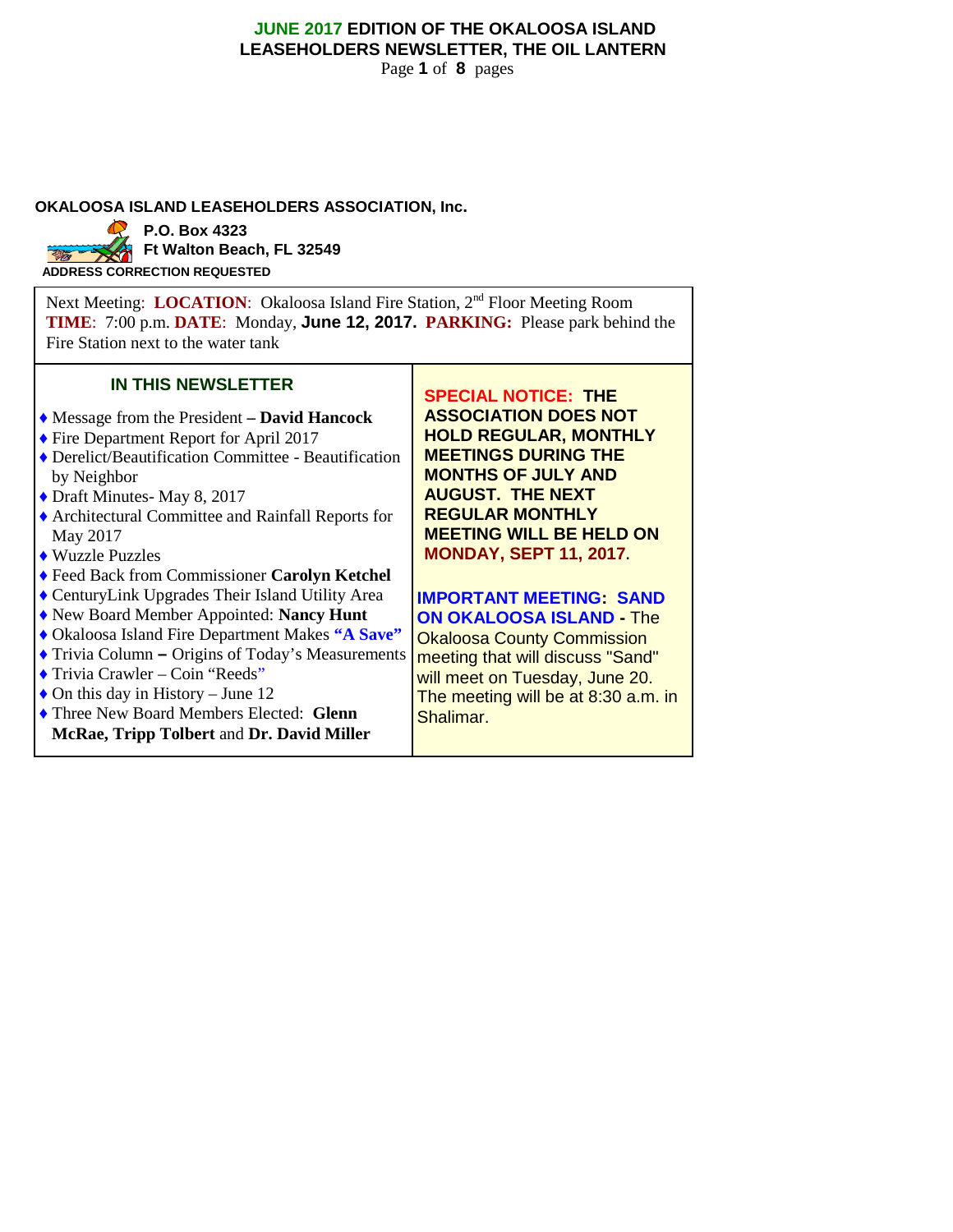

# **The OIL Lantern**

**THE NEWSLETTER OF THE OKALOOSA ISLAND LEASEHOLDERS ASSOCIATION, Inc P.O. Box 4323, Fort Walton Beach, FL 32549**

# **Editor: Jim Simpson, (850) 585-2116 Association Website: www.oilaweb.com**



# **MESSAGE FROM THE PRESIDENT – David Hancock**

This is my last newsletter as OILA president. I want to thanks all leaseholders – Board of Directors and members - for their support and enthusiasm in helping make 2016-2017 a success. We got a lot done this year and that needs to be followed up next year to make implementation happen.

Last September OILA set some reasonable goals for 2016-2017. Am happy to say there are solutions/progress in all of them:

• **The Beach Access way improvements are in limbo** – Thanks to our county commissioner **Carolyn Ketchel** we will see ground breaking of the first access way facilities this October

• **The Bridge to Bridge Pathway is on track** - work has started on the survey and environmental study.

• **OILA took an early stand adamantly opposing the Wright Pkwy Alternate crossing option.** – The Parkway Bridge is a dead issue.

• **Property for the proposed fish hatchery on Okaloosa Island** - with the support of OILA the property for the proposed fish hatchery will be developed by Wild Willis's who has proven over the past year to be a good neighbor

What I am most happy with is some of the spontaneous ideas that OILA members came up with last year. Here are three great examples of the spontaneous accomplishments:

- Legal action is in progress against derelict properties on Okaloosa Island
- Beautification committee has made great strides in improving the medians; this work is still in progress

• OILA sponsored activities at Christmas – Christmas caroling in December, decorations on Santa Rosa Boulevard, and the decoration contest – were a home run!

• The patriotic/welcome banners for Santa Rosa Boulevard light poles will be installed soon; today we finally received Gulf Powers agreement which Jim Simpson and I immediately signed and sent back today.

Okaloosa County Board of Commissioners will hold the Regular Meeting (South) on 6/20/2017 at 8:30 AM in the Okaloosa County Administration Building in Shalimar. **A presentation will be given on sand conditions and beaches systems on Okaloosa Island.** This presentation is a follow up from the April 25 county commission meeting where ideas to improve the sand were brought up by a consultant engaged by the Okaloosa County Commissioners. The 6/20/2017 presentation will discuss the details of practical solutions that have resulted from the ideas presented 4/25. **Please plan to attend and spread the word to your friends and neighbors so everyone can hear first hand the proposed solutions and voice their opinions. Cannot overstate the importance of attending this!**

We have great news on the campaign to relocate to the west the minimum wake sign in Santa Rosa Sound. THE FWC IS PLANNING A SECOND PUBLIC HEARING! That's fantastic! It shows that messages and emails being sent to the FWC on this subject are being noticed and producing results! Have no idea when this public hearing will be held; as soon as we know will spread the word.

During this next visit the FWC want to meet with local officials on relocating the minimum wake sign. Ref. the email below we have two "champions" in local government who have supported the relocation effort from the beginning and who have offered to be the FWC's contact point. They are **Amy Jamieson** of the Fort Walton Beach City Council and **Carolyn Ketchel** Chairman of the Okaloosa County commissioners. As I said will spread the word immediately when we know the date of the second Public Hearing. IN THE MEANTIME CONTINUE TO SPREAD THE WORD ABOUT THE PROPOSAL TO MOVE THE MINIMUM WAKE SIGN TO EVERYONE YOU KNOW AND ASK THEM TO DO THE SAME WITH THEIR FRIENDS AND NEIGHBORS. ABOVE ALL CONTINUE TO SEND COMMENTS TO THE FWC AT: Waterway.Management@myfwc.com

In closing I want again thanks all the Board of Directors and members for giving me the honor to serve this past year. And thanks to the new board members for being willing to serve. Please remember that a Board of Directors organizational meeting needs to be held to select the new officers. Gotta have someone to sign the checks.

# **(EDITOR'S NOTE: The Agenda for the June 12 Membership Meeting is on Page 8 of this Newsletter)**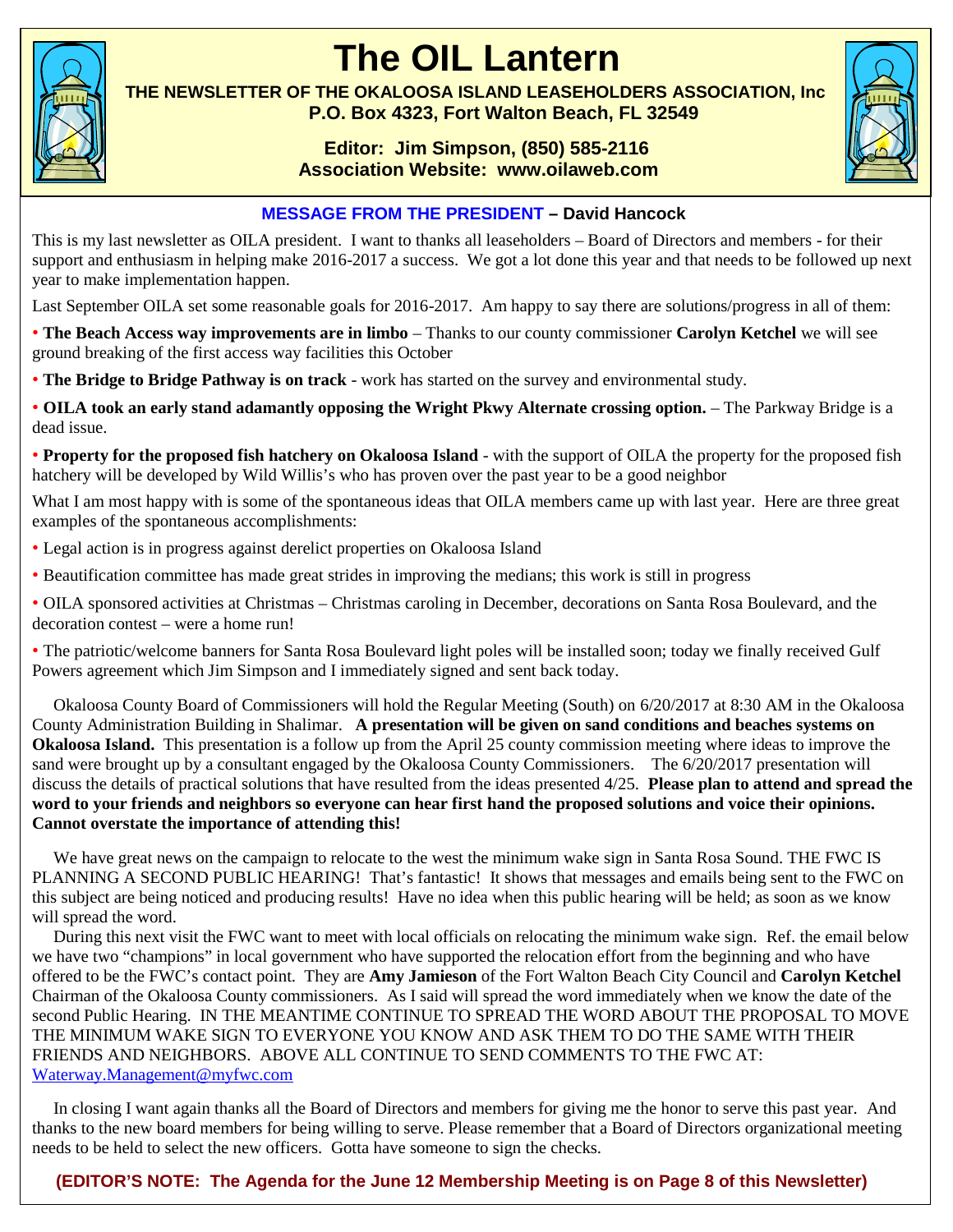

**Suite 100**

# **DISTRICT 2 COUNTY COMMISSIONER CAROLYN KETCHEL ATTENDS THE MAY 8, 2017 OILA MEETING**

(Editor's Note: We were very pleased that our District 2, County Commissioner. **Carolyn Ketchel**, attended our May meeting. She updated us on pending issues affecting the Island and took questions and comments from the membership. Following is a summary of the information she provided in addition to the status of some of the issues she needed to research. Thank You Commissioner for your involvement, initiative and interest in the Okaloosa Island community.)

**Carolyn N. Ketchel 1. Sidewalks: on Santa Rosa Blvd**. and I believe we have submitted this request. **Chairman, Okaloosa** This project was again submitted for Transportation Alternative Program (TAP) funding and was **County Board of** ranked as the 4<sup>th</sup> highest project of the 7 received by the TPO. The project request list has been **County Commissioners** forwarded to FDOT for consideration as they develop their annual budget. If the project does not **1250 N Eglin Pwky** receive funding the County will submit it again next year.

# **Shalimar, FL 32579 2. Residents want reflective paint around the medians and into the turn lanes. 850-651-7105** Apparently cars frequently drive over the medians.

Striping of County roadways is performed by a contractor on an annual basis. The road striping list is developed early in the fiscal year (October/November), vetted with each Commissioner with respect to their district, and then presented to the BCC for approval early in the calendar year (January/February). Funds for FY17 have already been allocated and the contractor is well into completion of the authorized work. Staff will take this request and incorporate it into consideration for the next striping cycle. Unfortunately the County does NOT have a striping machine capable for striping roadways so this work must be outsourced.

**3. Residents have asked for blinking cross walks (like the one in downtown FWB).** I am hopeful TDC dollars can pay for 3 of these to go in, perhaps the cross on Santa Rosa and 98 and perhaps 2 others strategically placed.

Staff can begin working on this request from several angles. First off a determination for the use of funds can/will be made so that a budgeted item can be developed. Once funds have been identified an engineering analysis will be required to determine the most appropriate type of crosswalk control to utilize. Options could range from a ground blinking marker system (utilized on Commons Drive between the Destin City Hall and the City Hall Annex – next to the dog park), yellow strobes (utilized in downtown FWB), or even full signal control (as was just installed along 98 in Destin). Spacing, traffic count and desired movements all factor into the selection of the proper crosswalk installation – especially when considering mid-block/nonintersection locations.

# **4. Residents asked for an update on their bike path.**

Staff is working with an on board consultant to finalize the task order. Funds are only in place for the first step of the process; construction funding will need to be identified in the future if construction of the pathway is viable.

**5. I want an update on the 3 access ways, the first of which will go into access way #5** *this year***. This has been promised for too long. Let's do one each year until we are done to be enjoyed by locals and tourist alike.**

Construction documents are complete and \$500,000 of funding has been identified in the FY17 TDD budget. Public Works' staff will develop a Request For Bid to be advertised with the intent to begin construction following the 2017 tourist season. This means that ground will be broken October 2017.



# **MEET NEW BOARD MEMBER – NANCY HUNT**

Nancy Hunt was born and raised in Newburgh N.Y. where she attended Mount Saint Mary's College and earned her degree as a Medical Technologist. She married high school sweetheart Gary and they raised three wonderful children and have three beautiful granddaughters. Nancy worked for twenty years at St. Luke's Hospital in the chemistry department and then as the special chemistry supervisor.

Her next endeavor was managing 17 Express Mart, a convenient store/gas station that Gary and she built and owned.

The Hunt family chose Okaloosa Island to be their home in 1993. She was employed in FWB as manager for OB/GYN and pain management practices. She retired this year as a Medicare discharge auditor for DRG Review.

Last year, Nancy was chairperson for the Christmas on the Island events. As a board member she would like to hear resident concerns and work to make our Island a great place to live.(Editor's note: Nancy was appointed to fill a vacant BOD position)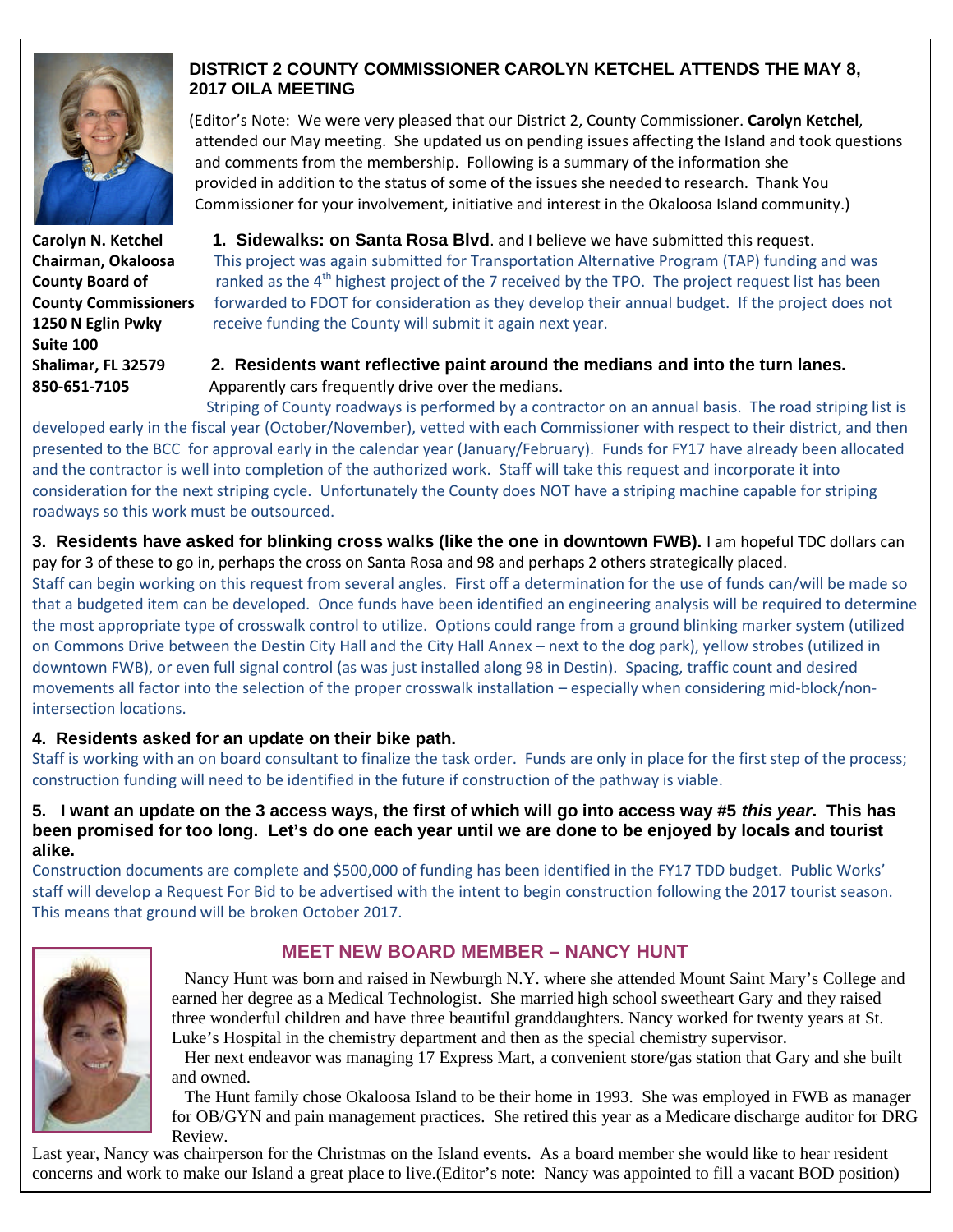

**ARCHITECTURAL COMMITTEE REPORTS FOR MAY 2017** for permits submitted to them for consideration. The following information provided by the Architectural Committee. **SPECIAL NOTICES: 1) The Committee meets every Thursday from 9:00 am to 9:30 am at the Tourist Development Center building. 2) ASK BEFORE YOU ACT.**

 $\Gamma_n$   $C_{\text{current}}$ 

| Date   | Lot(s)                                         | <b>Block</b> | Owner/Address                                           | Description                               | In Comphance<br>and Approved? |
|--------|------------------------------------------------|--------------|---------------------------------------------------------|-------------------------------------------|-------------------------------|
| May 4  | <b>Nautilus</b>                                | 6            | Ronald Smith<br>Nautilus Condo<br><b>Unit 2510</b>      | Occupational License for "Healthy Living" | Yes                           |
| May 4  |                                                | 14           | DB Resort<br>Entertainment LLC<br>1306 Miracle Strip P. | Construct Wild Willy's Phase II           | Yes                           |
| May 11 | Pier                                           | 10           | Angler's Restaurant<br>1030 Miracle Strip P.            | Sign on Building                          | Yes                           |
| May 11 | 220                                            | 5            | John Jeter<br>511 Dory Ave                              | <b>Build Seawall</b>                      | Yes                           |
| May 11 | 123 & 124                                      | 3            | <b>Best Western</b><br>380 Santa Rosa Blvd              | Refurbish Existing Sign                   | Yes                           |
| May 25 | 80 to 84*<br>*(lots are located on Bonita Ave) | 3            | <b>Bonita Land Trust</b>                                | <b>Construction of Bonita Townhouses</b>  | Yes                           |

**TRIVIA CRAWLER:** The ridges on the edges of coins are called "reeds". They were added to metal coins to deter counterfeiting and to prevent people from shaving the precious metals off the rims. Despite the fact that coins are no longer made of pure metals, the reeds remain: Dime: 118 reeds; Quarter: 119 reeds; Half dollar: 150 reeds; Susan B Anthony dollar: 133 reeds.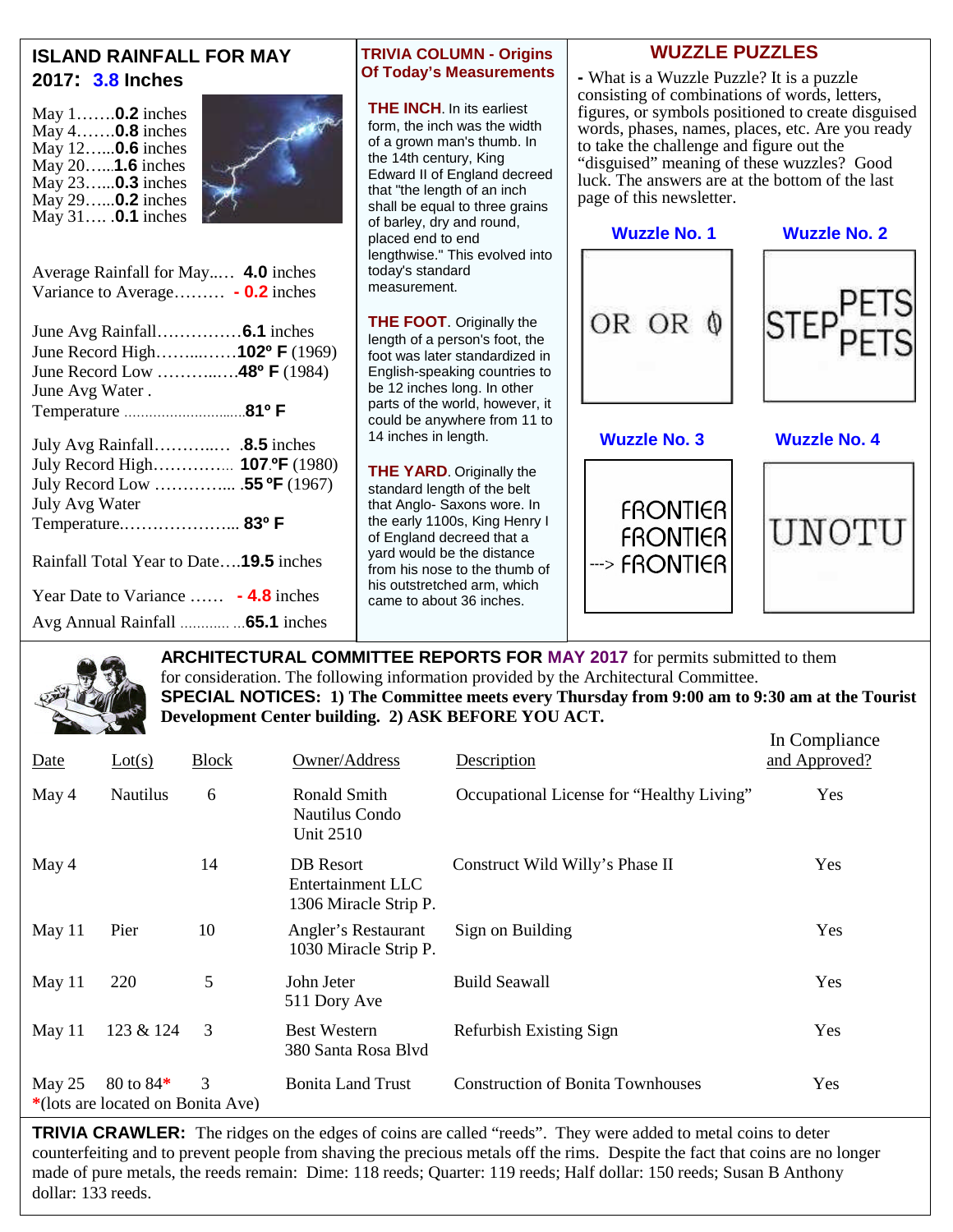# Beautification - **Kathy Foster… Beautification does not always require a committee. Drive by and take a look at these gems**...

Thank you to **Bunny Stephens** and **Sally Eddins** for the colorful display they have planted and maintained at El Matador Condominium. With assistance from **Lewis Eddins** a delightful water feature (below) was installed by the guard gate. What a welcoming touch to the property!



The western Sailfish Drive cul de sac is wonderfully maintained by **Maryl & Don Bednar.** Thank you for keeping the delightfully painted pump cover refreshed and the bench stained.









# **OKALOOSA ISLAND FIRE DISTRICT FIRE FIGHTERS AND RESPONDERS THANKED FOR "A SAVE"**

# **- by Lieutenant Doug Brown**

This article is about "A Save" that the B-Shift Okaloosa Island Fire Firefighters made here on the Island. The patient, who was in full cardiac arrest, was treated by members of B-Shift and turned over to the Fort Walton Beach Medical Center with a pulse. He was able to come by the station about 10 days after his emergency and thank the guys that helped save his life. Survival under his situation are very few and far between.

He is alive today because of the fine work those men and women performed that day. I would like to recognize them formally with a save.

Editor's Note: Paramedic Mike Rubin, a member of EMS Magazine's editorial advisory board, defines "a save" as follows:

*"To earn a save, I think we need to do more than postpone death. Whether the reprieve lasts an hour, a month, a year or longer, let's call it a save if the postcare levels of comfort and consciousness permit the patient and family to savor that favorable outcome. To summarize my working definition: A save occurs when deliberate action by a caregiver directly prevents or delays significant deterioration in quality of life"*



A full cardiac arrest survivor, the gentleman 4th from the right in the above photo (wearing the red bandana), stopped by recently to thank B-Shift Okaloosa Island Fire District Firefighters for their life saving efforts when he went into full cardiac arrest. These Responders, are (from left to right) **Captain Brinkerhoff, Engineer Webster. Fire Fighter Zayas-Bazan** and (from right to left) **Lieutenant Brown and Engineer Ross**

**BASED ON THIS DEFINITION, B-SHIFT OF THE OKALOOSA ISLAND FIRE DEPARTMENT HAS TRULY EARNED "A SAVE" AND THE APPRECIATION AND RESPECT OF OKALOOSA ISLAND RESIDENTS AND VISTORS!**

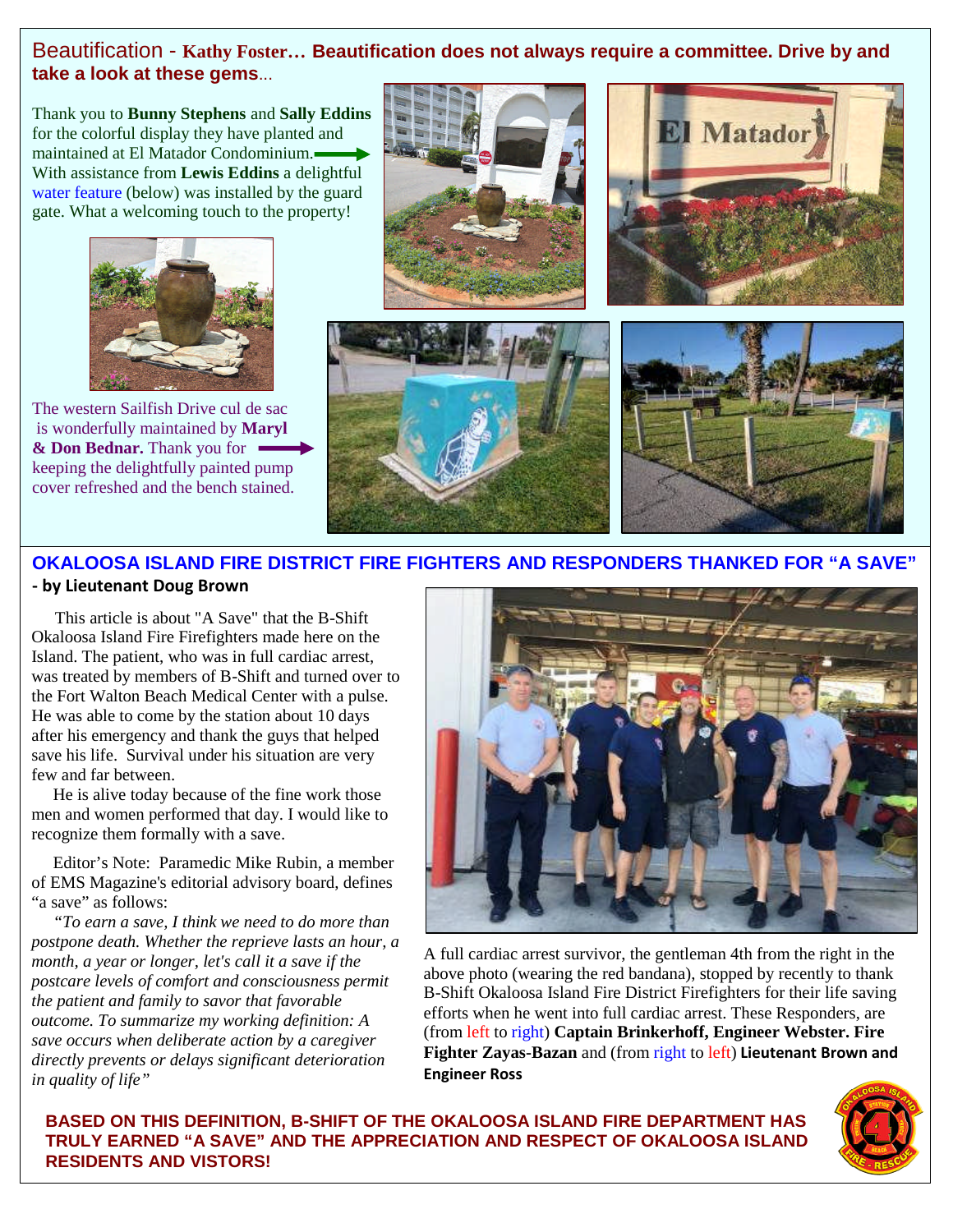# **A TIP-OF-THE-HAT TO CENTURYLINK FOR IMPROVING THE APPEARANCE OF THEIR UTILITY AREA ON OKALOOSA ISLAND**

Residents are very appreciative of the improvements made to the utility area on Santa Rosa Boulevard between Blocks 7 & 8 (Sailfish and Tarpon Drives). Thank you to CenturyLink Area Plant Supervisor **Joe Sansone** for listening to and acting upon our safety concerns!



Improvements to Century Link Utility Area on Okaloosa Island: New Trex Walkway and New Service Platform (Stairs, Railings and Deck). **Looks Good!**

#### **JOIN THE LEASEHOLDERS! LET YOUR OPINIONS BE HEARD!**

**FOR A MEMBERSHIP APPLICATION CLICK ON THE ASSOCIATION'S WEBPAGE: WWW.OILAWEB.COM or**



**CONTACT JIM SIMPSON AT (850) 585-2116 OR BY EMAIL AT SANLEANNA@COX.NET.**

## **OKALOOSA ISLAND FIRE DEPT RESPONDS TO 109 CALLS IN THE MONTH OF APRIL 2017**

|                                             | <b>CONTROLLER</b> |
|---------------------------------------------|-------------------|
| False Alarms & Alarm                        |                   |
|                                             |                   |
|                                             |                   |
| (112 calls were responded to in April 2016) |                   |



**NOTES (DRAFT) - OKALOOSA ISLAND LEASEHOLDERS ASSOCIATION – MAY 8, 2017 MEMBERSHIP MEETING**

Meeting Location: Okaloosa Island Fire Station, 2<sup>nd</sup> Floor Training Room Call to Order: 7:00 pm **ROLL:** Board Members Present: David Hancock & Jim Hendricks (Recorder's note: Since a quorum of Board members were not present, motions could not be made or approved/disapproved)

**ANNOUNCEMENTS**: David Hancock announced that District 2 County Commissioner, **Carolyn Ketchel**, at her own initiative, was attending the meeting. All welcomed Commissioner Ketchel.

**MINUTES:** April 2017 Draft Minute meeting as printed in the May 2017 OIL Lantern could not be approved/disapproved due to the lack of a quorum, They will be on the agenda for consideration at the June 12, 2017 meeting.

# **TREASURER'S REPORT: MAY 8, 2017**

| <b>MEMBERSHIP TOTAL: 253</b>                                                                        |  |           |
|-----------------------------------------------------------------------------------------------------|--|-----------|
| April 10, 2017 TOTAL BALANCE: \$35,080.99                                                           |  |           |
| ASSOCIATION DISCRETIONARY FUND BALANCE AS OF April 10, 2017\$ 32,297.53                             |  |           |
|                                                                                                     |  |           |
|                                                                                                     |  |           |
| <b>EXPENSES PENDING APPROVAL FOR PAYMENT:</b>                                                       |  |           |
|                                                                                                     |  | 22.05     |
| ASSOCIATION DISCRETIONARY FUND BALANCE AFTER RECEIPTS, EXPENDITURES                                 |  |           |
| & EXPENSES PENDING APPROVAL FOR PAYMENT AS OF May 8, 2017; \$                                       |  | 32,275.48 |
|                                                                                                     |  | 1,421.28  |
| BEAUTIFICATION FUND EXPENDITURES SINCE LAST REPORT MARRIST MANUSCONDUCTION Rependitures             |  |           |
|                                                                                                     |  | 1,421.28  |
| CHRISTMAS DECORATING PROJECT 2016 BALANCE AS OF April 10, 2017 \$                                   |  | 1,362.18  |
| CHRISTMAS DECORATING PROJECT 2016 EXPENDITURES SINCE LAST REPORTNo Expenditures                     |  |           |
| CHRISTMAS DECORATING PROJECT 2016 BALANCE AS OF May 8, 2017\$<br>SUMMARY: May 8, 2017 Fund Balances |  | 1.362.18  |
|                                                                                                     |  | 32,275.48 |
|                                                                                                     |  | 1,421.28  |
|                                                                                                     |  | 1,362.18  |
| <b>TOTAL FUNDS BALANCE \$</b>                                                                       |  | 35,058.94 |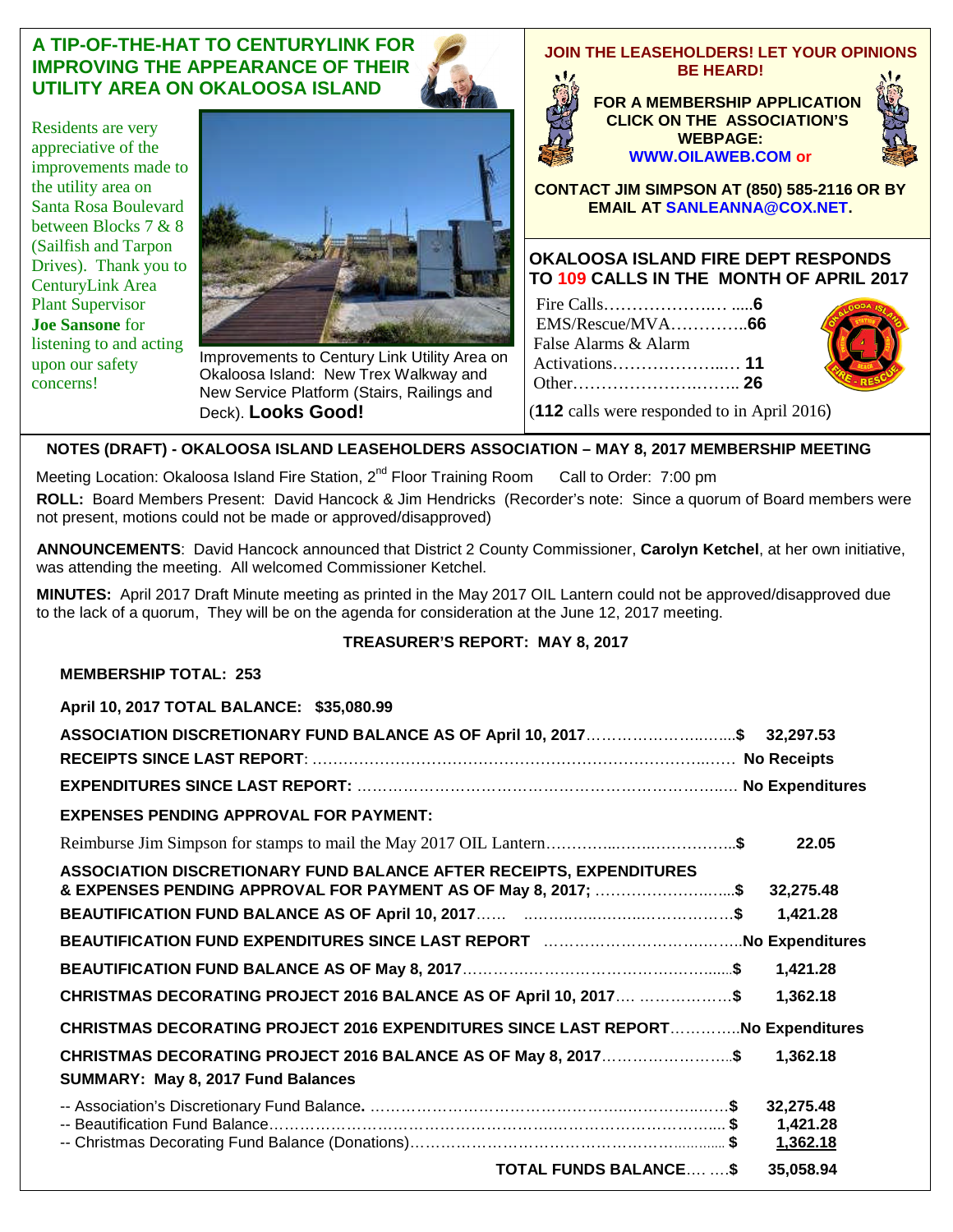Draft May 8, 2017 Minutes (continued)

#### **COMMITTEE REPORTS**

**Architectural Report**: The Architectural Committee Report is published in the May 2017 OIL Lantern.

**Membership Report** – Jim Simpson: Jim advised that the membership was 253

**Boat Basin** - Carol Edlund: No report.

**Website** – Bob Seitz**:** No Report.

**Street Lighting MSBU** – Paula Hudson:

#### **Island Lights MSBU - Dept 1602 Revenues & Expenditures – As of April 30, 2017**

| Revenues:                       | Expenditures                                                     | Year to Date                                                                       |
|---------------------------------|------------------------------------------------------------------|------------------------------------------------------------------------------------|
| Street Lighting Fees \$5,564.97 | Electrical Services \$<br>\$2.472.57<br><b>Lighting Services</b> | 2016 Fund Balance \$247.063.13<br>626.15<br>Year-to-Date Fund Balance \$251,589.11 |
| Total Revenue   \$5,564.97      | S.<br><b>Billing Charges</b><br>Total Expenditures \$3,383.78    | 285.06<br>Estimated Net Change\$4.525.98                                           |

**Beautification/Derelict Property Committee** – Kathy Foster: Kathy reported the Beautification/Derelict Property Committee article in the May 2017 OIL Lantern covered most issues. In addition, she advise that vegetation over hanging the north side sidewalk along Santa Rosa Blvd had been cut back.

#### **OLD BUSINESS**:

**A. Status of the Minimum Wake Zone** – Dave Hancock: David advised that he was going to a meeting of the Ft Walton Beach City Council and was confident of getting support for extending the Minimum Wake Zone to the West in consideration of gas pumps and boat ramps (safety issues) on the sound and erosion (cost and environment) of the shore line at Liza Jackson

**B. Status on the Street Pole Banners** – Kathy Foster advised that the banners and the mounting hardware are on hand and that the Okaloosa Island Fire Department has agreed to mount the banners (a total of 20) on utility poles on the North side of Santa Rosa Blvd. David Hannock brought up the Gulf Power mandate for OILA to obtain general liability insurance (\$1 million per occurrence and \$2 million in aggregate) as a contractual requirement to mount the banners. David advised that he was working with the Okaloosa Island Boat Basin Committee, an entity under the auspices of the Okaloosa Island Leaseholders Association, which has an existing liability policy as required by Okaloosa County to set up an umbrella policy which will cover OILA for both the street light banner and for the daily operation of the Boat Basin. In his negotiations with Gilmore Insurance & Bonding, he has determined that this umbrella policy would be available at the following cost: The OILA Boat Basin cost: \$825 (unchanged from current cost) and general coverage (liability, events, BOD, errors and omissions) for the Leaseholders Association at \$1,425. Such an umbrella policy would raise coverage for the Boat Basin (which pays its own premium) to \$2 million at no additional cost. David is going to share this proposal with the other Board Members and ask for BOD approval to proceed with buying the policy.

#### **NEW BUSINESS**:

**A. Recommendations by the Nominating Committee to Replace 3 Board Members whose terms expire in June 2017** – **David Hancock** thanked **Paula Hudson, Desley Parker** and **Jim Hendricks** for serving on the Nominating Committee (President Hancock also served on the committee). The Committee presented the following 3 names to fill the pending term expiration vacancies: **Glenn McRae, Tripp Tolbert** and **Dr. David Miller**. The committee also recommended appointing **Nancy Hunt** to fill the unexpired two year term of **John Reinhold**. President Hancock opened the floor for nominations. None were made and he declared those recommended by the Nominating Committee elected and appointed.

**B. Report on Okaloosa County Workshop on Beach Sand Held on April 25, 2017**. The Commission meeting that will discuss "Sand" will meet on Tuesday, June 20. Scheduled presenters are Matt Trammel and Matt Leopold who will present their recommendations. The meeting will be at 8:30 a.m. in Shalimar.

**C. Report on the Town Hall Hearing on Changes in the Flood Zone Map** – Jim Simpson – The town hall hearing was very informative and those in attendance were able to obtain an immediate update on and an explanation of their status under the pending Flood Zone Map. Jim Simpson advised those who want flood insurance to apply for it now under the current map. Upon adoption of the new map, the insured has "grandfather" protection and preferred risk options.

**Special Addition to Notes: County Commissioner Carolyn Ketchel** addressed the following topics at the meeting: Improvements to Beach Access Ways with a pledge that one be upgraded for sure next year; then two more in subsequent years), the success of the Town Hall hearing on pending flood insurance, agreeing to be an ambassador to guarantee any sand proposed for or needed for use on Okaloosa Island would match the existing sand; the Okaloosa Island Fishing Pier; the Inlet Management Plan, sidewalks on the Island, painting the medians on the Island with a florescent paint to make them readily visible to motorists (to prevent median drive-overs) and protected cross walks with flashing lights to help Island visitors and residents cross Santa Rosa Blvd. There is a summary by **Commissioner Ketchel** of her comments along with updates in a June 2017 OIL Lantern article, **DISTRICT 2 COUNTY COMMISSIONER CAROLYN KETCHEL ATTENDS THE MAY 8, 2017 OILA MEETING**

**MEETING ADJOURNED at 8:00 pm.** (Recorder's note: These notes extracted from a Podcast of the May 8, 2017 meeting)